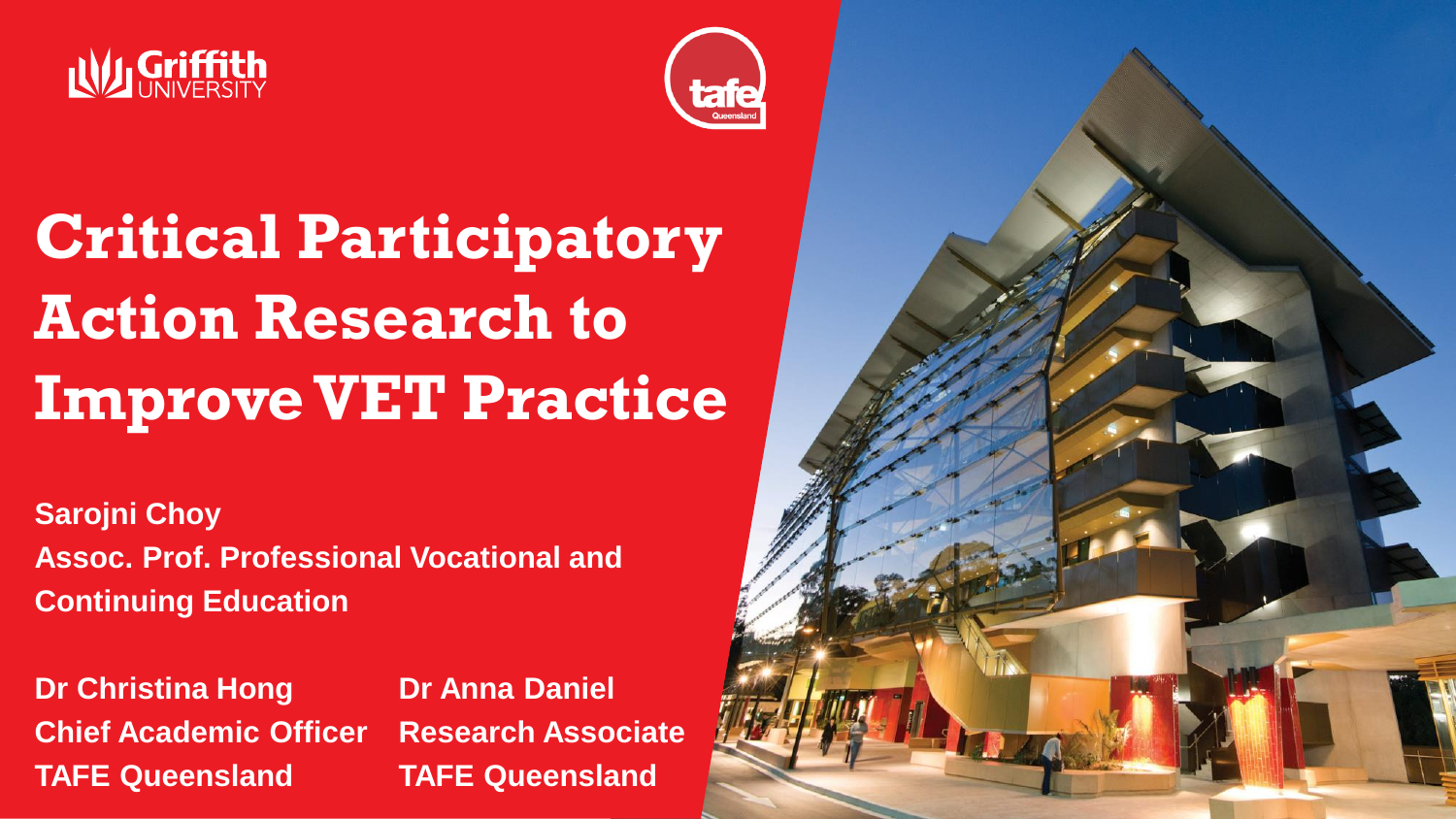



### **The VET landscape through a practice theory lens**

- Has multifaceted ecologies of practice that coexist (Wilkinson et al. 2014).
- Multiple stakeholders
- Particular traditions (by vocation, industry, region etc)
- Distinct practice architectures
- **Expectations:** 
	- **Provide high-quality education and training to diverse learner groups.**
	- Constantly appraise their practices to accommodate emerging changes in work and economy
- Major constraint:
	- **Limited resources and time**
- Challenge for VET practitioners balance quality and expertise

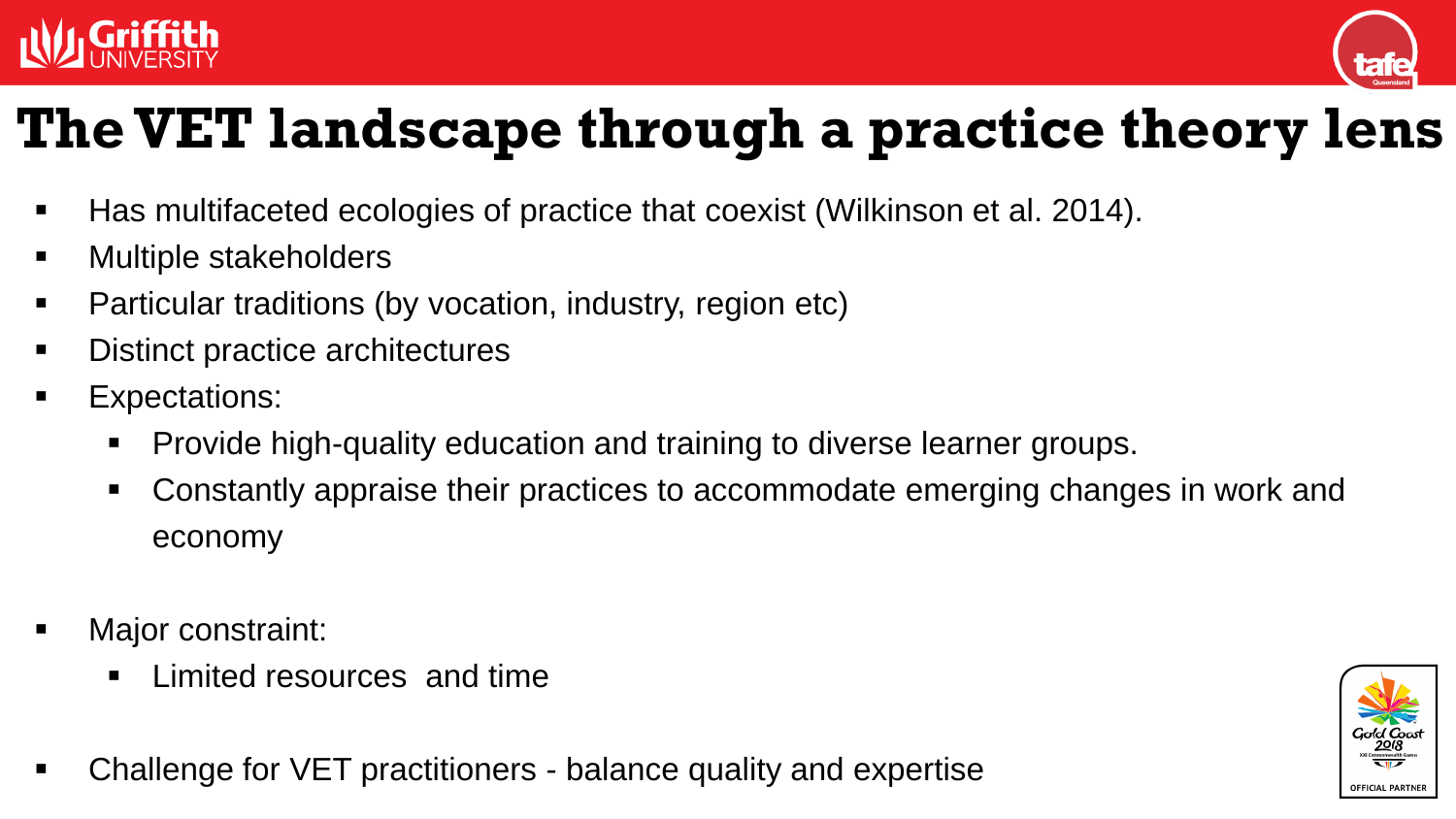



### **Case example of renewal, appraisal and change**

Work integrated project using Critical Participatory Action Research (CPAR)

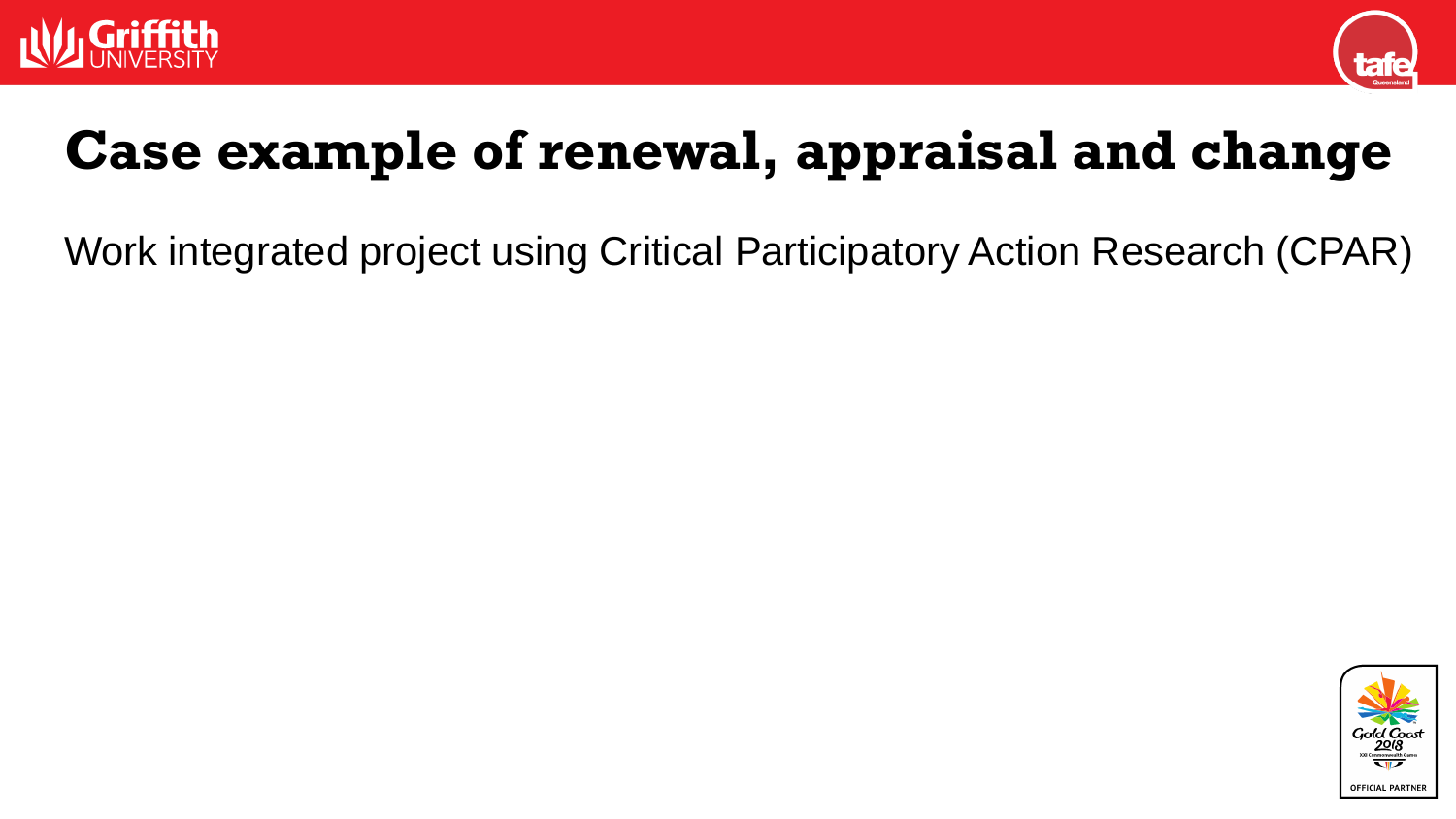

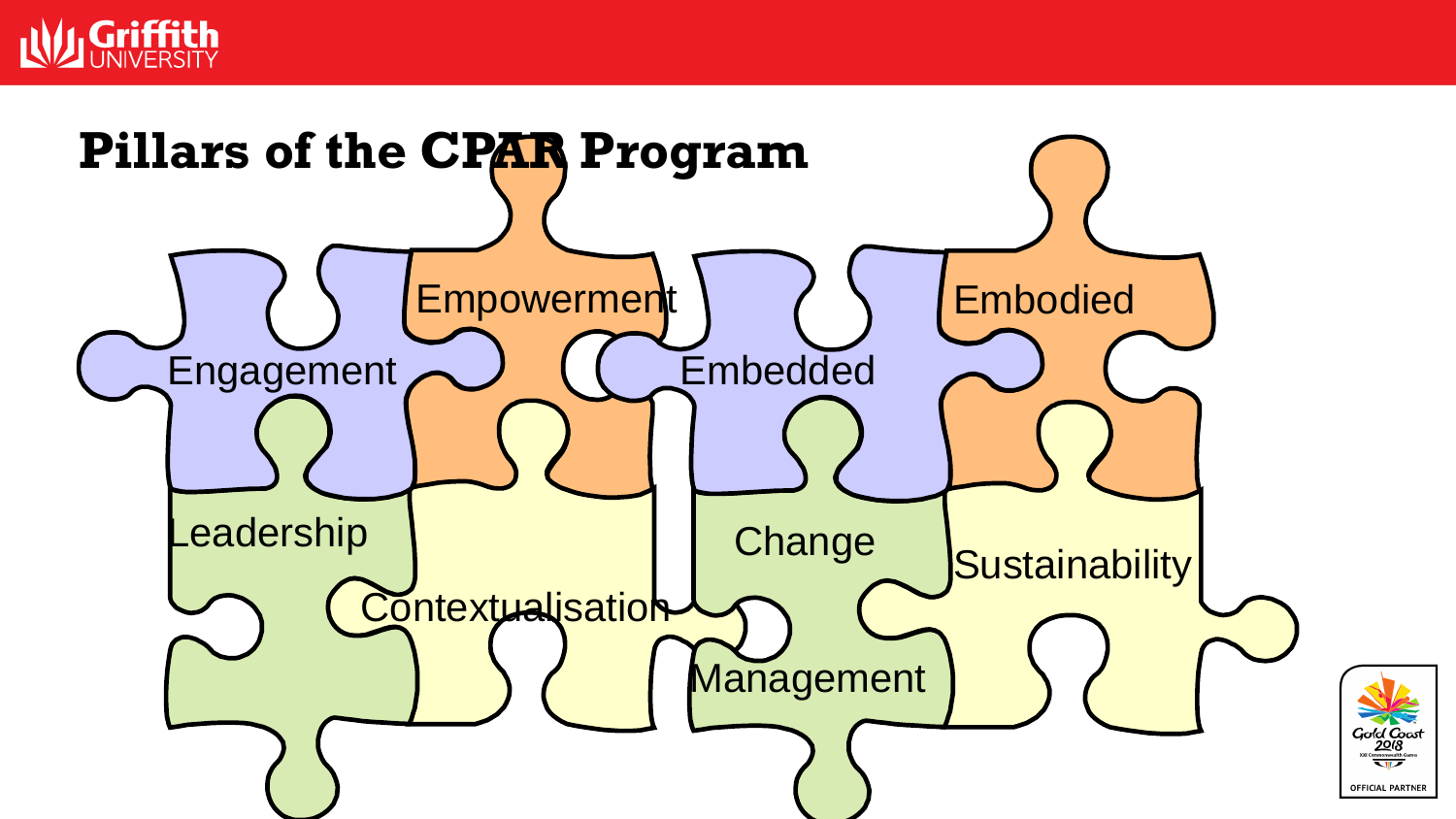



## **Project goal: to improve VET teachers' practice through CPAR**

#### **Objectives**

- Develop two 'action research pods'
- Design, implement and appraise CPAR process
- Develop guidelines and tools

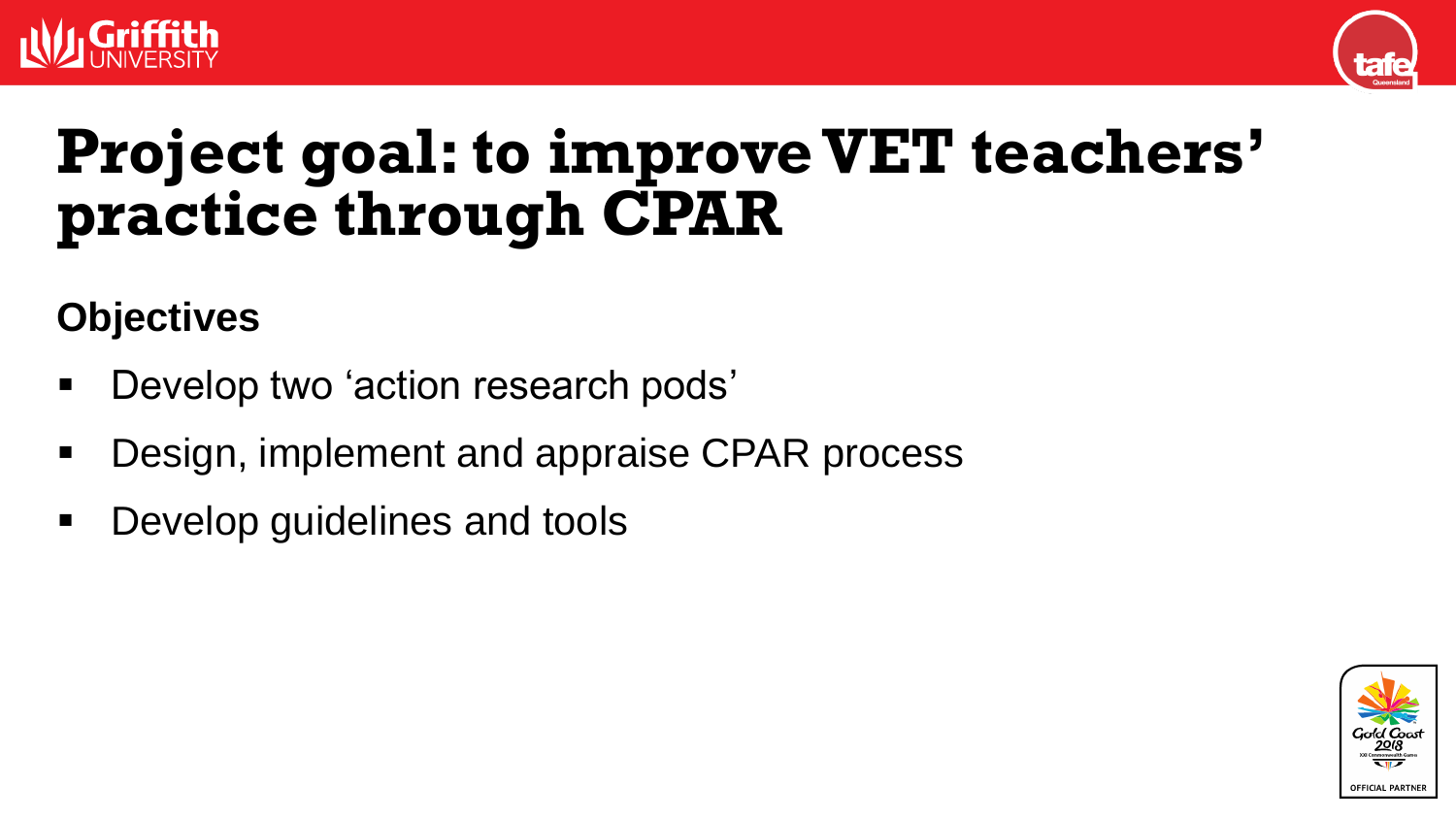



## Theoretical Framework

- Practice theory
- Practice architecture
- Social constructivism

- Transformational learning critical research aims to transform practice
- CPAR as the praxis (within rule following, creativity and innovation)

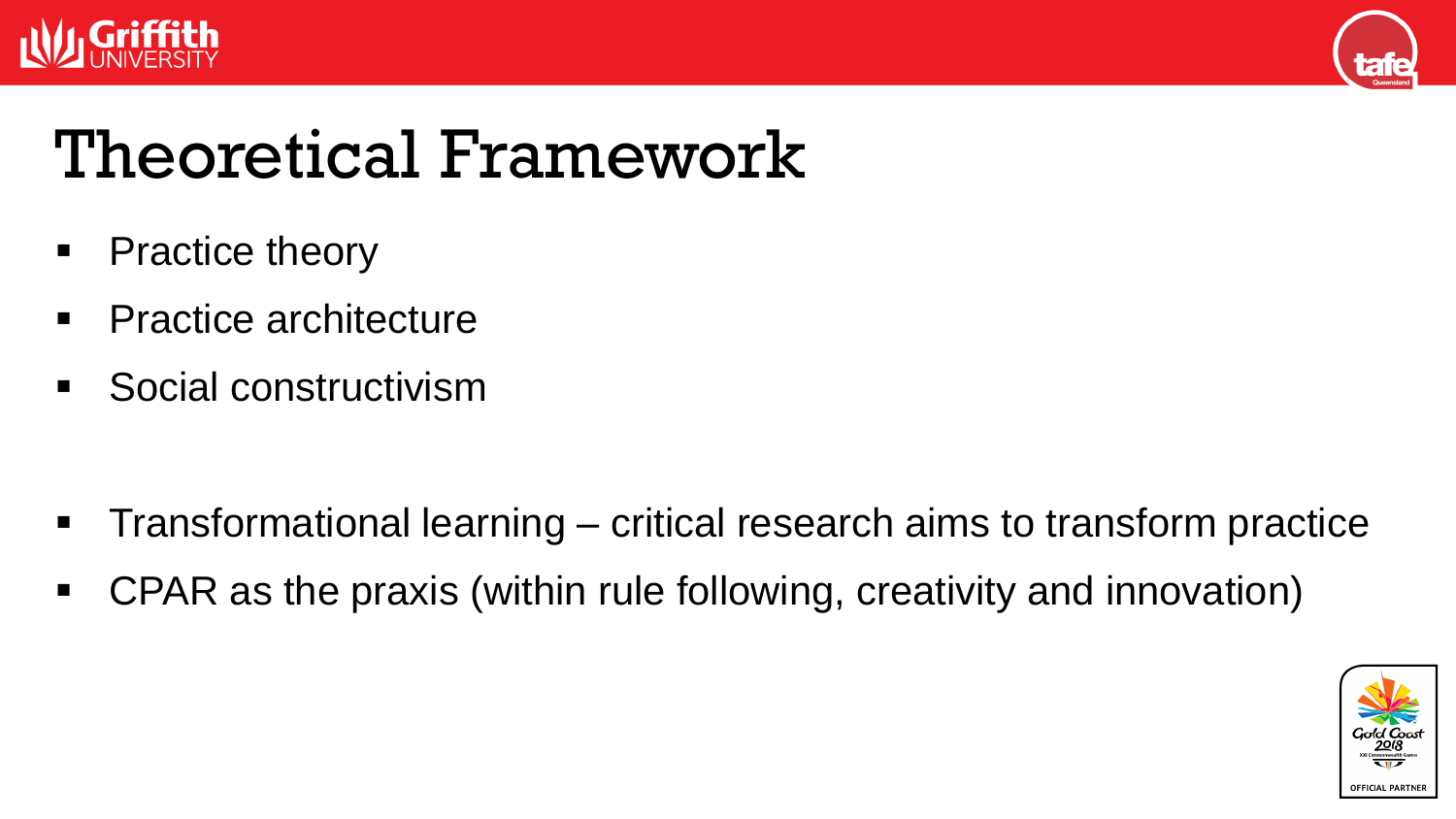



### Process

 "*Critical Participatory Action Research*" (CPAR) - participants change a social practice (e.g., VET teaching) by changing what stakeholders *think* and *say*, what they *do*, and how they *relate* to others.

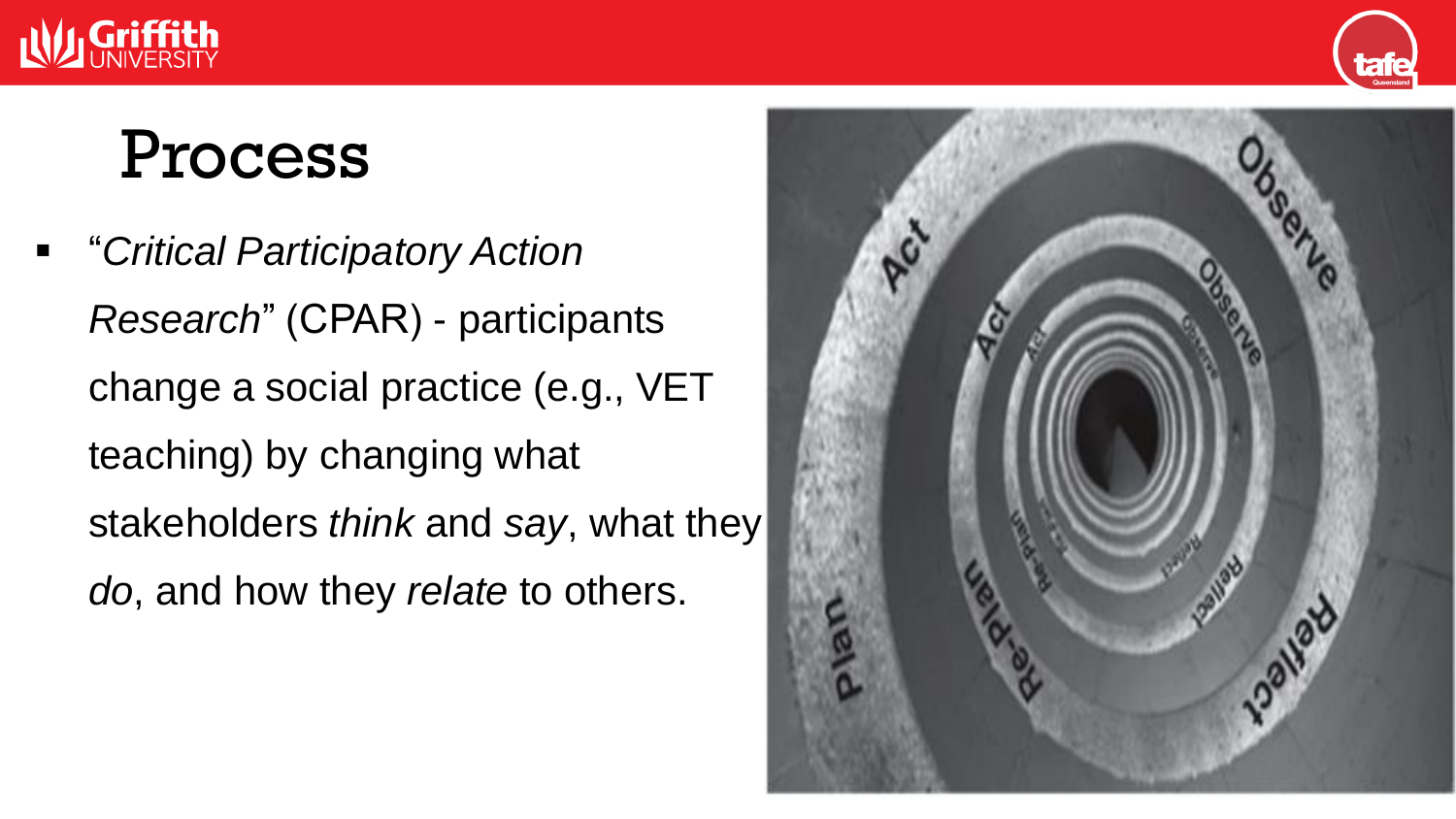



# CPAR

- CPAR is a practice changing practice a social practice that is enmeshed with the local sites.
- The process and findings are made public
- **However, it should also be:** 
	- **Manageable**
	- Site-based
	- Meaningful and informative
- CPAR is not research that you do on top of your work it is an integral part of work

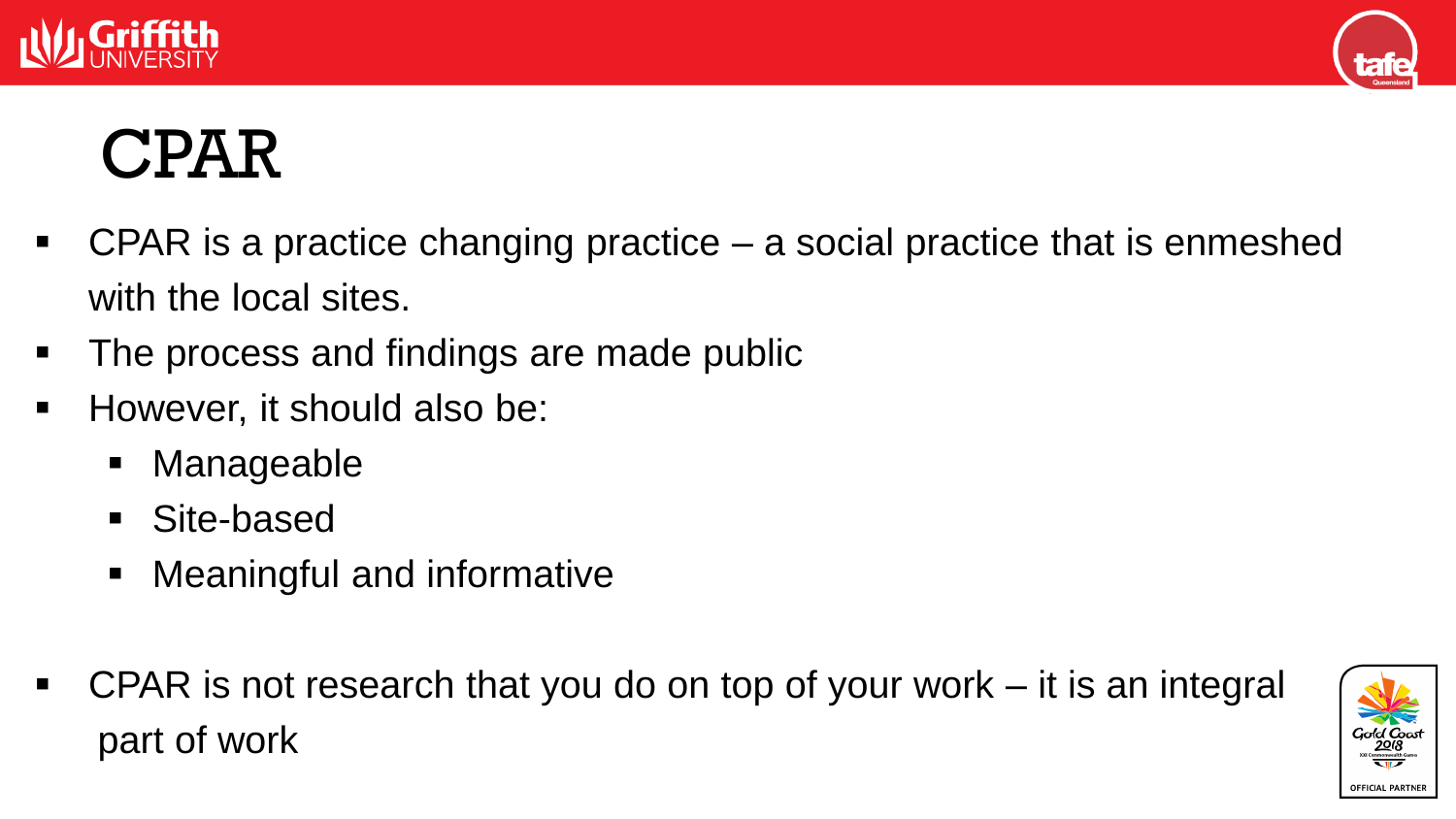



# **What CPAR involves**

- **FICUME:** Focus is not so much on following the steps, but more so on strong and authentic sense of development and evolution in their practices, understandings of practices and situations in which they practice.
- A social process where participants engage with others to remake the practice.
- Understanding about how things are done in a particular site in order to influence the thinking and sayings, the doings and relatings.

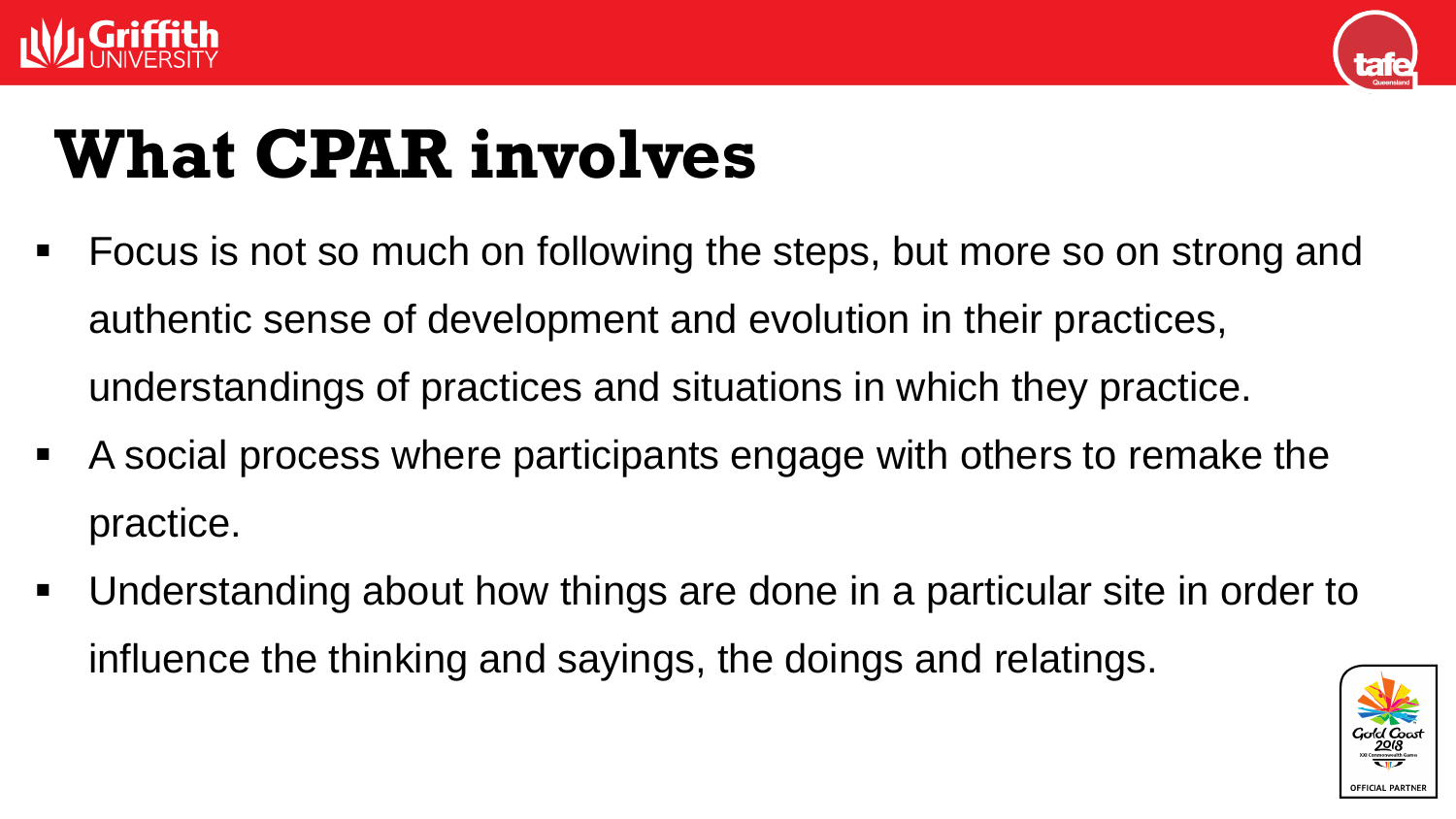



# **TAFE Queensland Project**

- 27 teachers commenced in 2014
- 9 presented at the OctoberVET in 2015
- Project themes:
	- Streamlining and simplifying the interdisciplinary process
	- Using iTunes U to promote student engagement
	- Workplace Learning and Assessment for Veterinary Nursing Students
	- **IMPROVING STARGED INCOMES THROUGH THE EFFECTIVE USE OF BEATHING**
	- Education for sustainability with pre-service educators and its impact on the field of early childhood education and care
	- **Blended delivery in workplace**
	- **Integrated evaluation of pedagogic practices**
	- **Transforming VET Practices Embracing multi modal delivery**
	- "TELLing it and SEEing it via iTunesU "

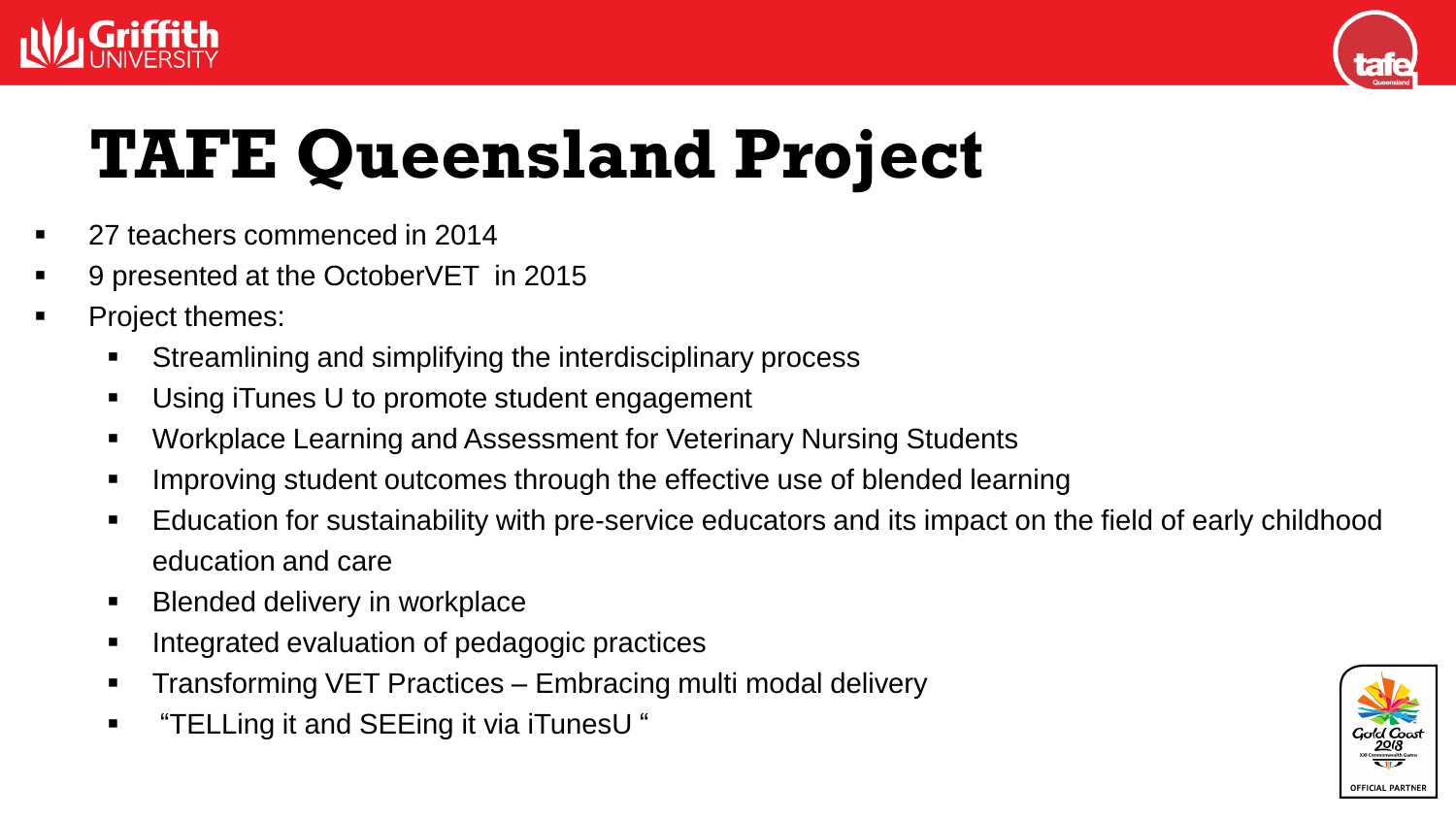#### TELLing it and SEEing it via iTunes U: From substitution to redefinition – Annette Winch

- Would iPads and iTunesU App act as a catalyst to build educator capability and redefine learning processes or merely support continuation of existing processes?
- Literature review of pedagogical approaches and internal data;
- Pre and post-test surveys of the six educator participants
- Five educators piloted content creation and delivered two units from AMEP programs
- Course completion data was collected from: students' iTunes U coursework; the educator's learning journals; informal conversations with students and educators; a student engagement survey and the educator surveys.



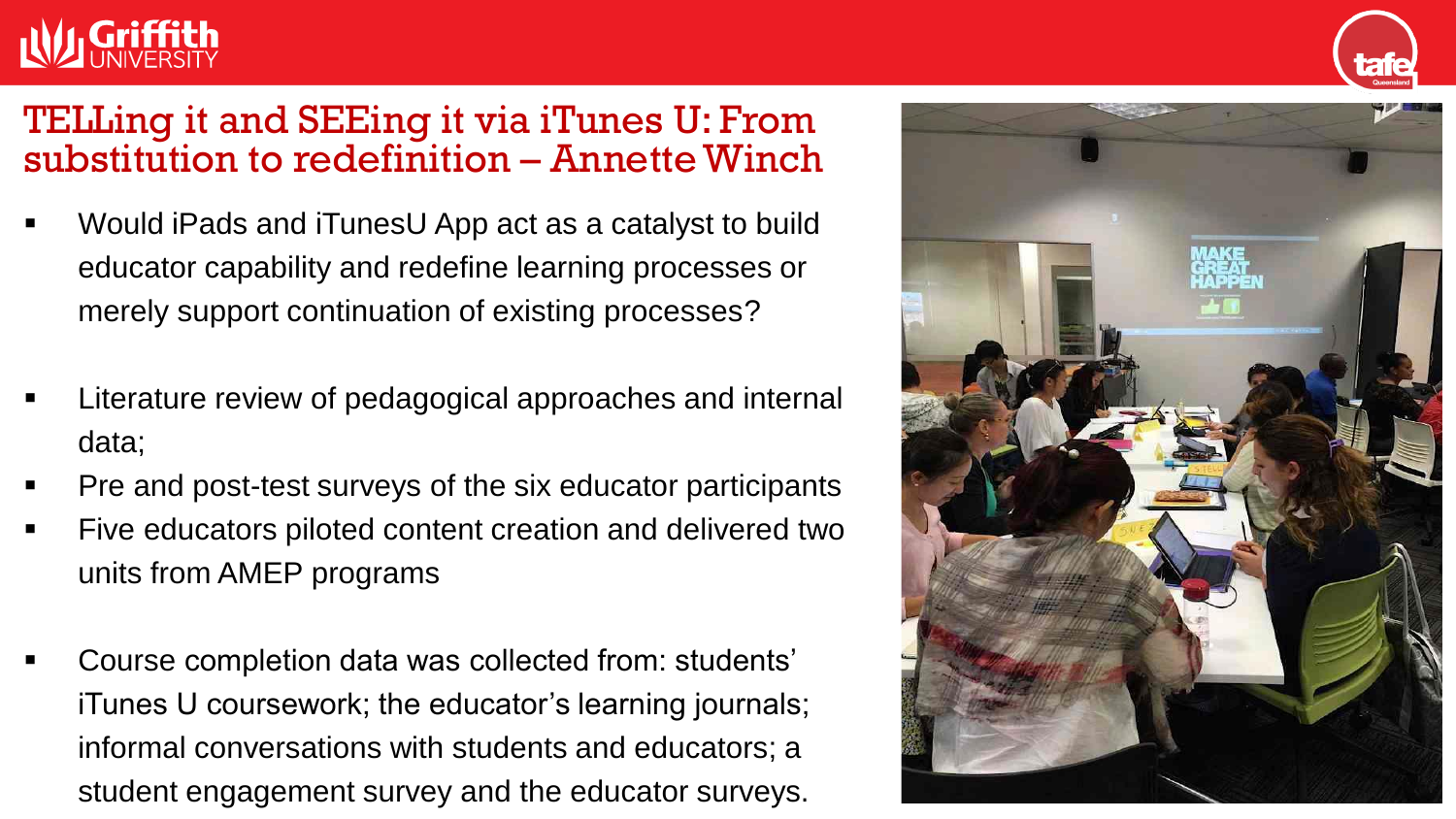



• The goal was to measure the shift from use of iPads and iTunes U courses from **Substitution** for current delivery strategies to one of **Augmentation**, through to **Modification** and finally **Redefinition** (SAMR) where the technology enabled the creation of new delivery strategies.

 The **ADDIE** (analyse, design, develop, implement and evaluate) instructional design problem solving framework (Schlegel 1995), was used during the project. It enabled the project plan to have clear goals and tasks to meet the overall objectives within the given timeframes.

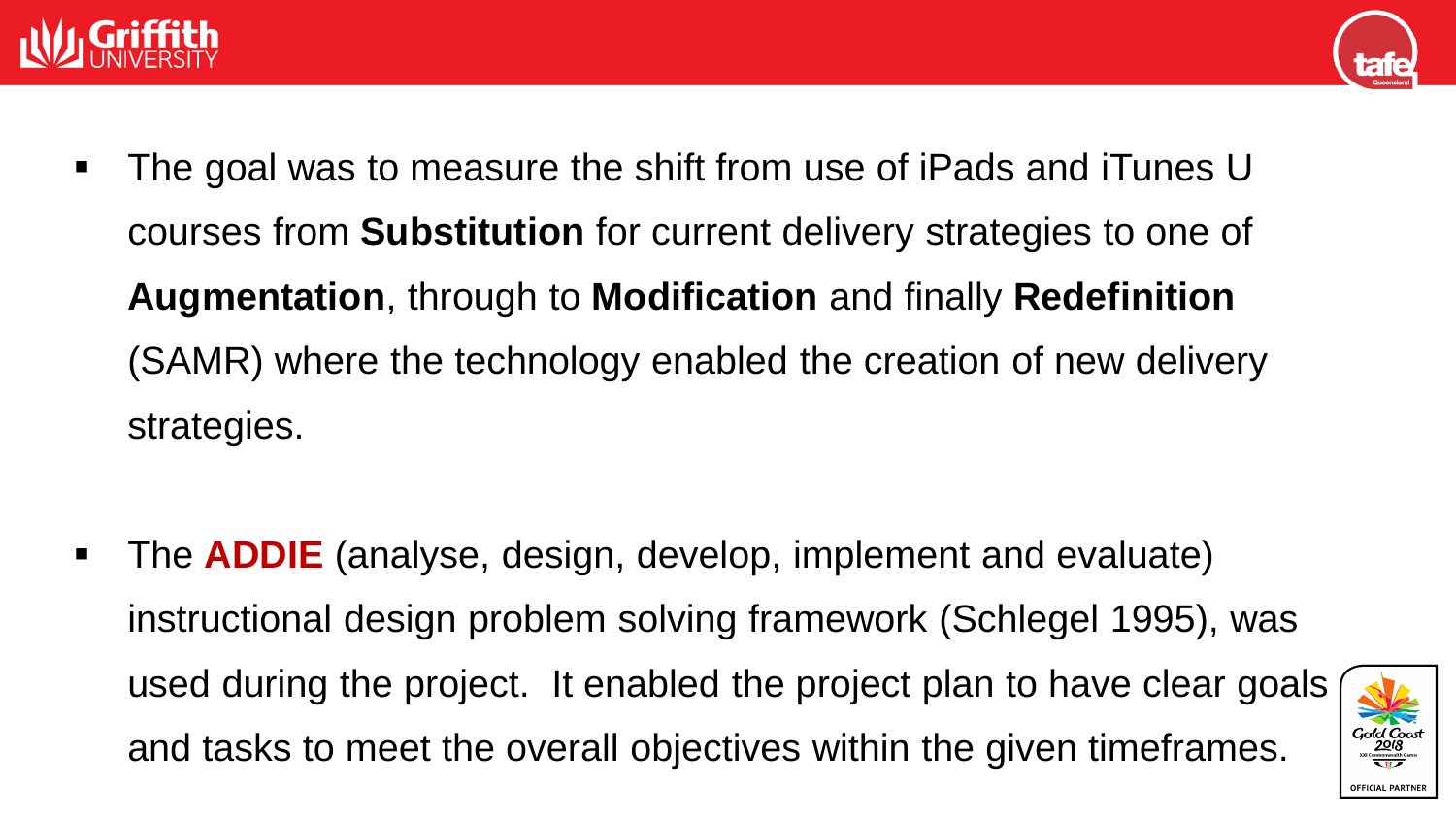



## Findings

- Survey results indicated that iTunesU and iPads provided a sustainable, productive and inclusive delivery model that improved the digital literacy of students:
- A drop from 80% to 40% using the iPads merely as a 'substitution' device, with a 10% increase in 'augmentation';
- 15% increase in modifications to delivery, indicating significant change in delivery tasks;
- Where there was no indication of using technology to redefine delivery at the *start* of study, the post-study data indicates a five per cent shift to redefine delivery and include *new* tasks;
- iTunes U stimulated task redesign and iPad use became 'transformational'.
- iTunes U required educators to reflect on current material and practice, learn underpinning theories of copyright, instructional design content development, App and activities selection as well as the technical aspects to navigate their iTunes U course suited to the abilities and context of their own contemporary learning environment.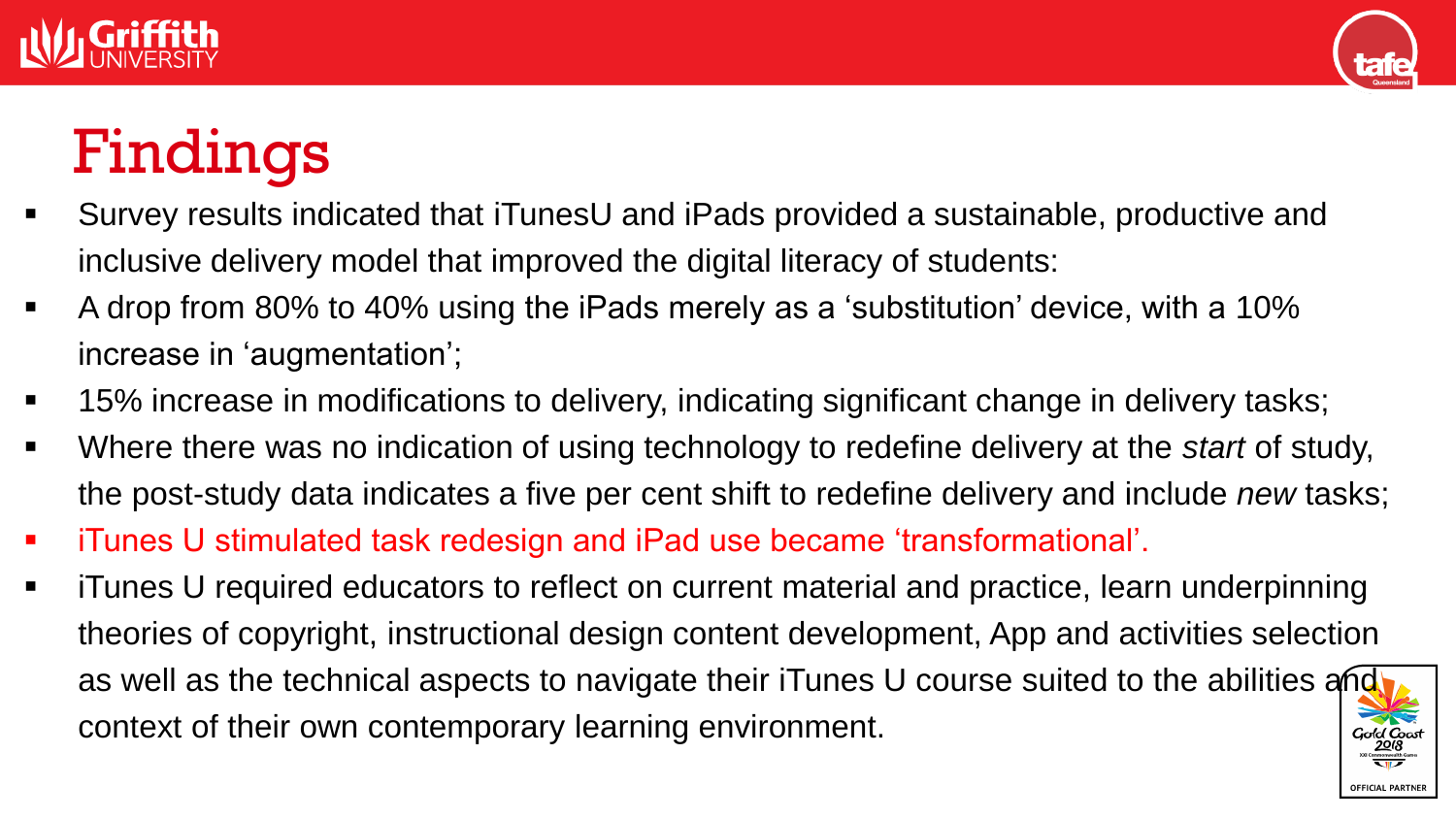### Educator Journal Entries

• *Students able to work at their own pace, self-directed exploring ….Ï was available to spend more one on one time with the Students who needed the additional support. Students also requested access to the online learning material (iTunes U Course) outside of class time. They were able to do this by downloading on their own devices, enabling access 24/7.* 

• It was an effort! Some days it did not feel worth it. However when I watched Students *creating mind-maps or answering quizzes online I felt excited to see their progress. I'm convinced that they need digital literacy alongside English language development in order to work in Australia. I enjoyed working alongside Students as they progressed through the course – seeing their own satisfaction as they completed each task.*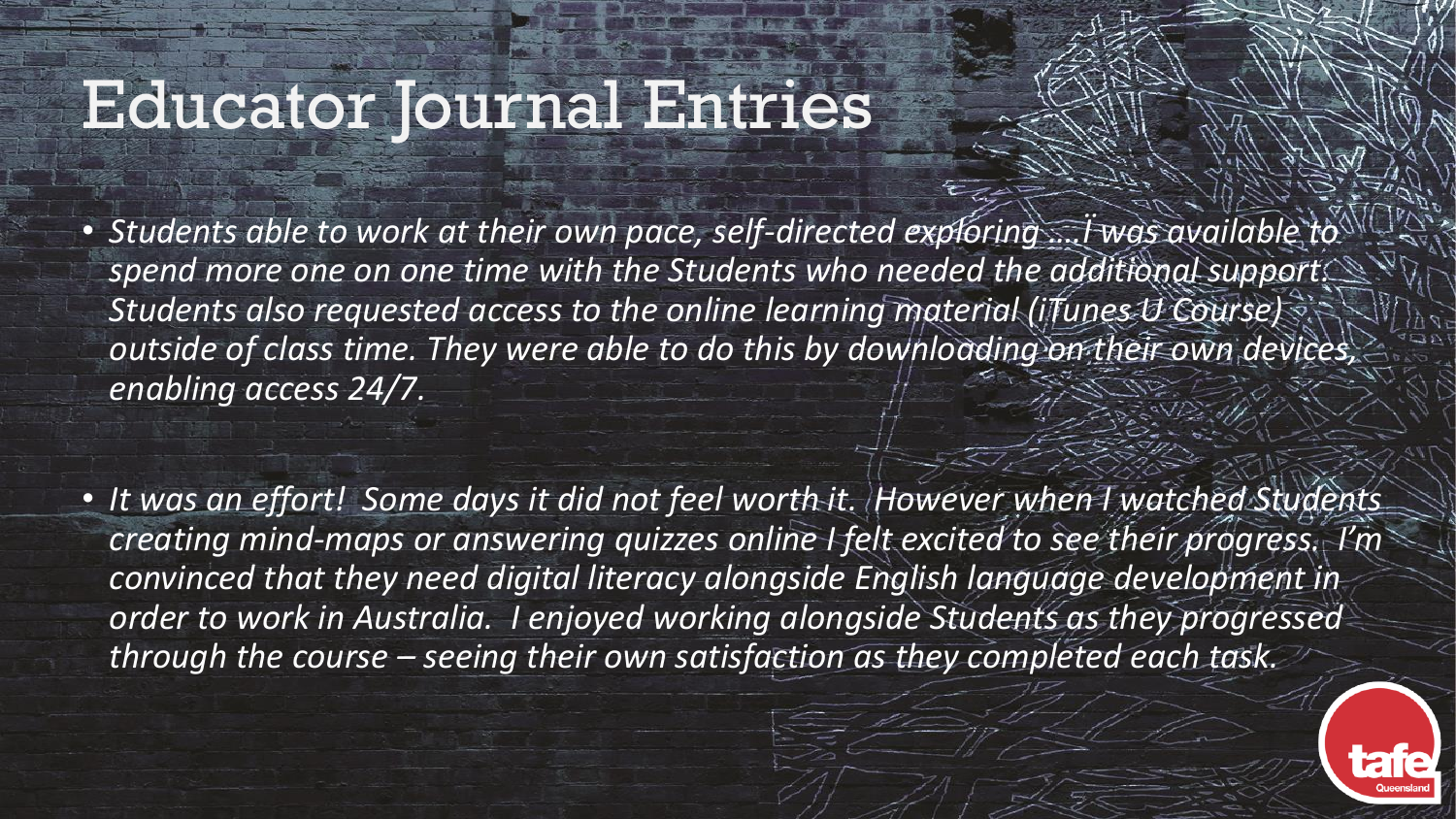### **Outcomes**

Trial findings were shared widely and educators were encouraged to reuse preloaded iTunesU courses, with many requesting training. This approach may further transform delivery approaches.

The project may be replicated in AMEP and SEE programs in other regions, leading to state-wide consistency of TELLS programs.

The iTunesU model may apply to other programs within TAFE Queensland, including delivery to international students.

Future studies could explore processes for low-cost digital collaboration across TAFE Queensland Regions.

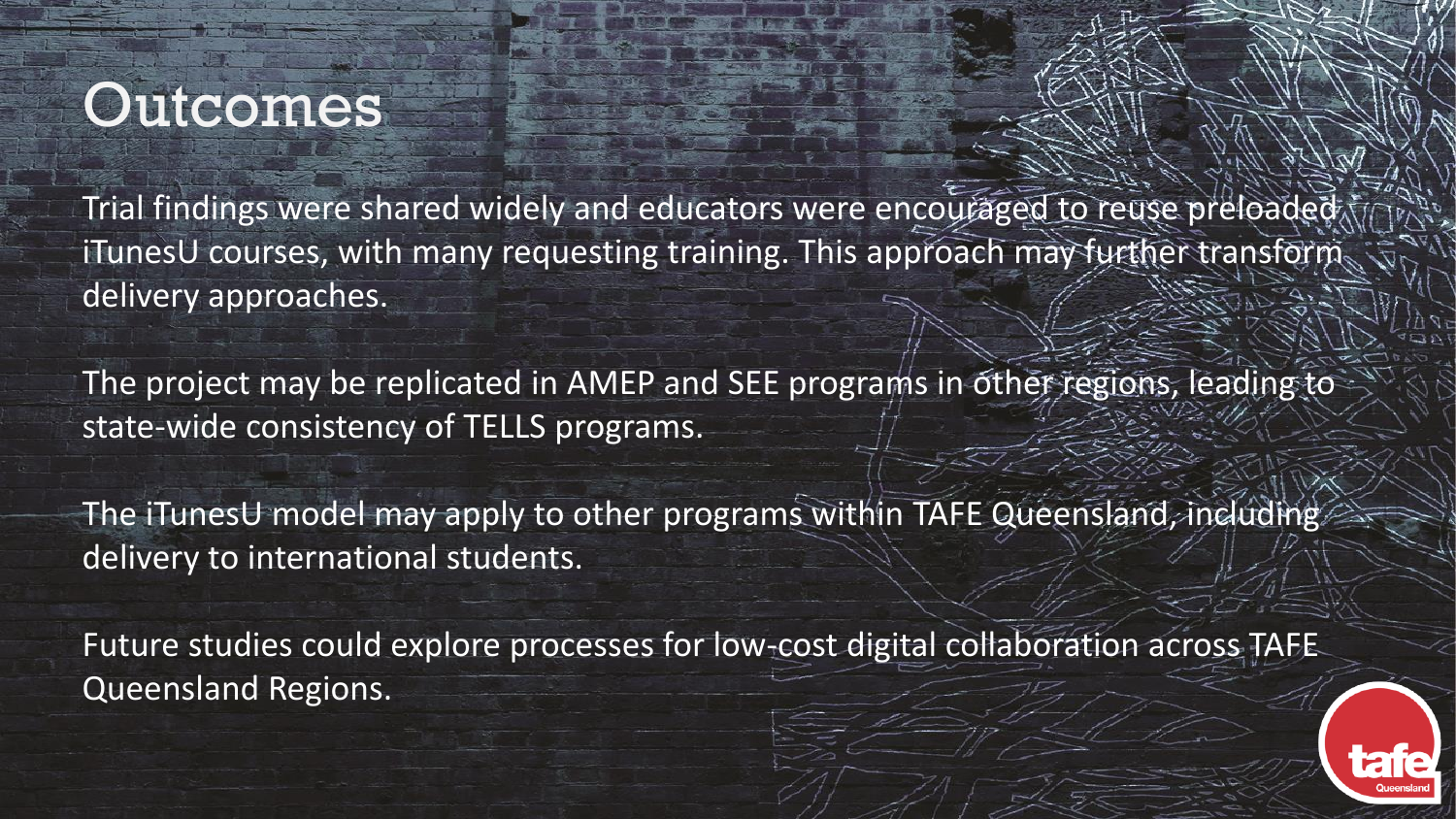## CPAR Researcher Reflections

Winch observed that running 'educational delivery pilots' supported by a 'Participatory Action Research' framework adds legitimacy and validation for implementing new delivery practices that enhance and build capability. It gives participants the opportunity and support to be "learning to do it by doing it" (Freire 1982).

*Our traditional approach to building educator capability was to separate the training into discrete domains or disciplines. These domains of pedagogy and andragogy were delivered separately to those of technical and digital systems training. Changing the approach to one of reflective action and self-identification, assisted in providing the 'just in time' skills development that aligned educational practice with technical skills development. This strategy of 'learning by doing' gave meaning and purpose for their skills development and*  **provided for a much richer context in which to learn and put these new skills into practice.** (Winch).

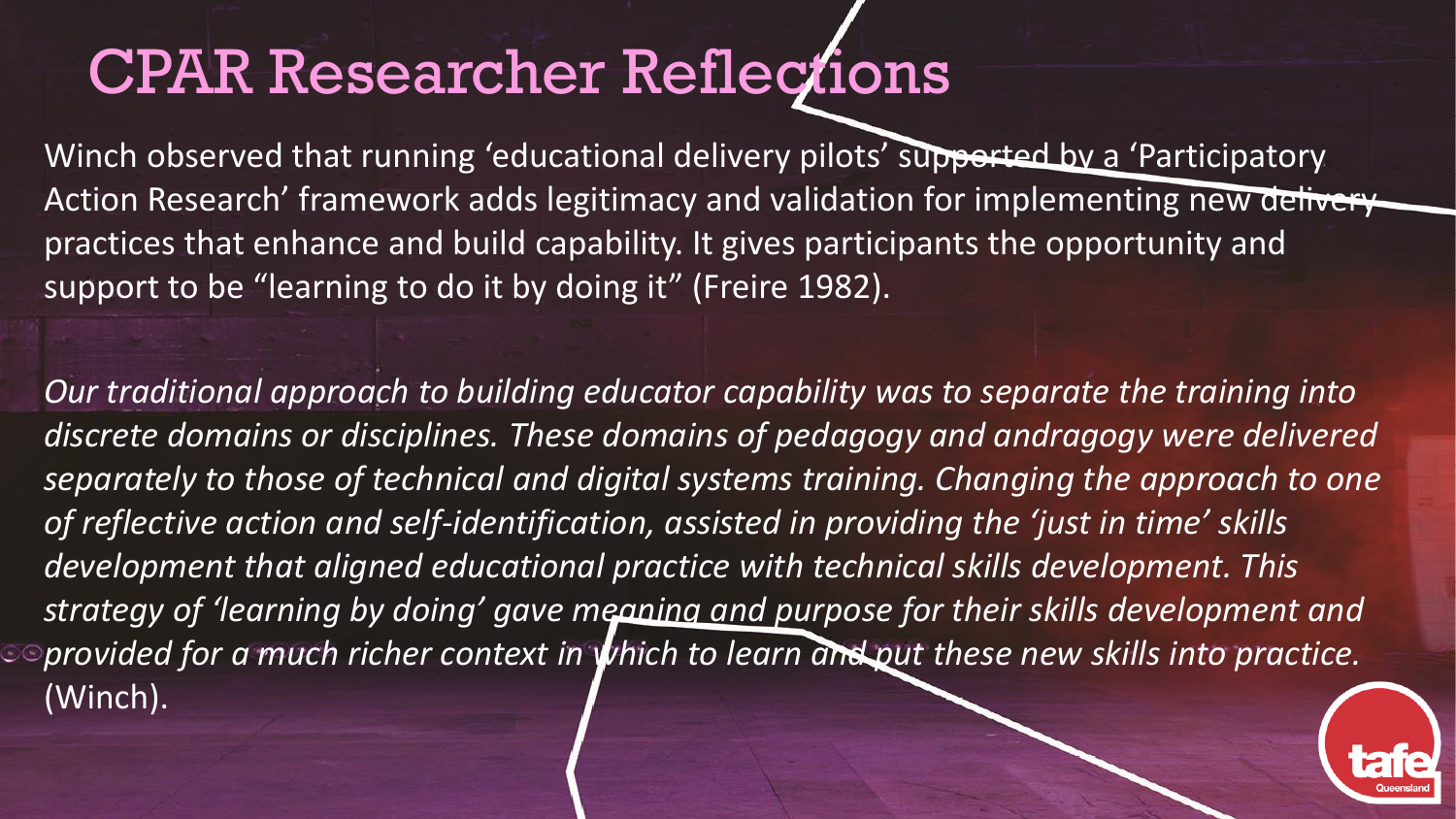



# **Key observations**

- **Teachers most valued the learning and developed confidence**
- They felt empowered had ownership in conceptualising, designing and implementing strategies
- Approaches were contextualised, embedded and embodied within their area of practice to meet local needs
- Collaborative communities drew on the strengths and leadership from within
- Change was incremental some small, some large and some integrated innovation (without recourse)

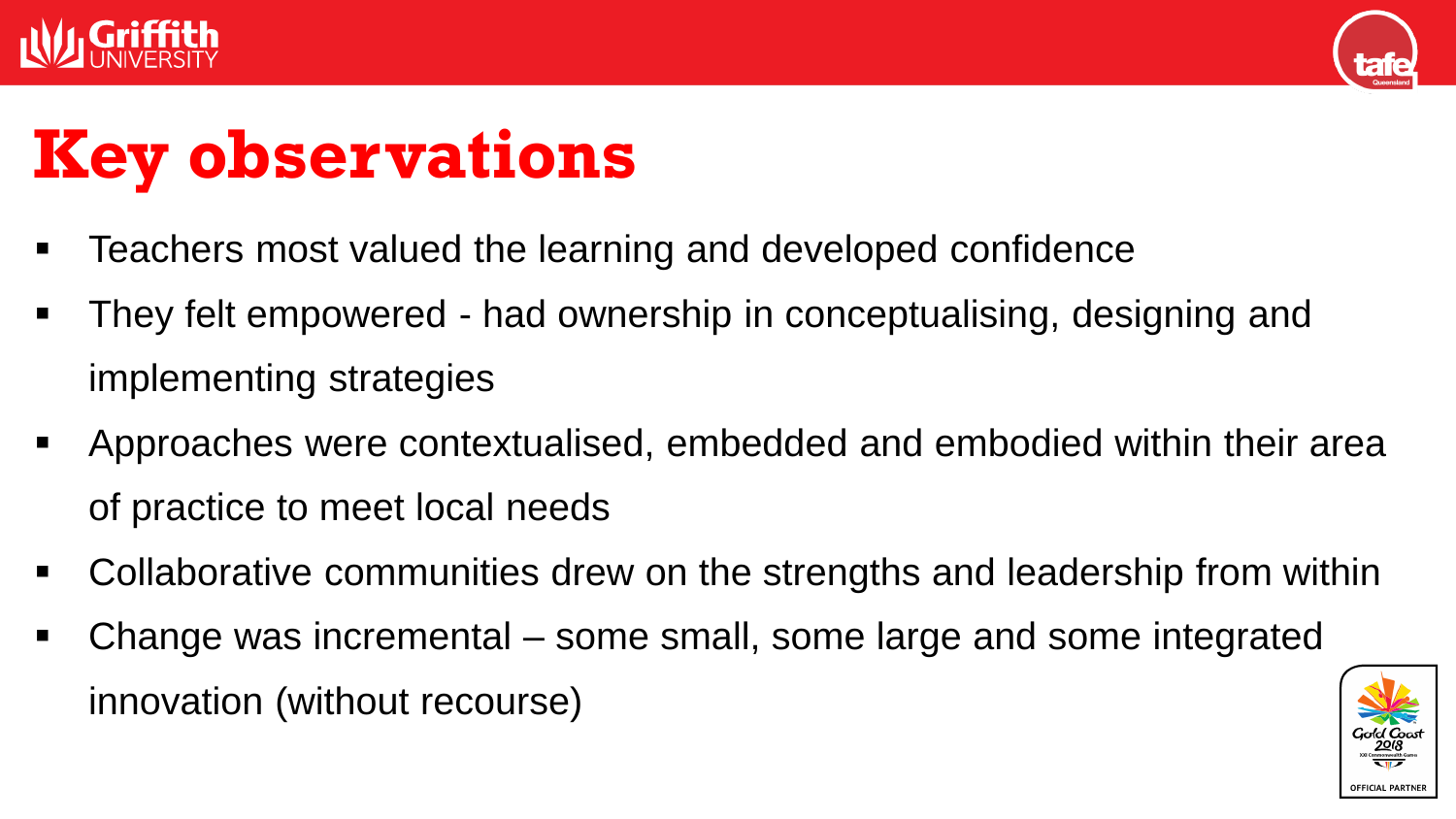



## **Challenges**

Time management; on-going considerations for emerging changes and priorities; role changes

# **Way forward**

- **Thoroughness in data collection to verify rigour in the process of action research**
- Clear measures for the outcomes
- More detailed monitoring of the projects at each phase
- Data storage to inform future projects and other initiatives
- **Figure 1** Frequent sharing/reporting will keep the projects alive and staff up to date
- Reflective diaries to analyse personal development and change in thinking and practice
- Project outcomes to be celebrated and recognised as part of professional capacity building of staff.